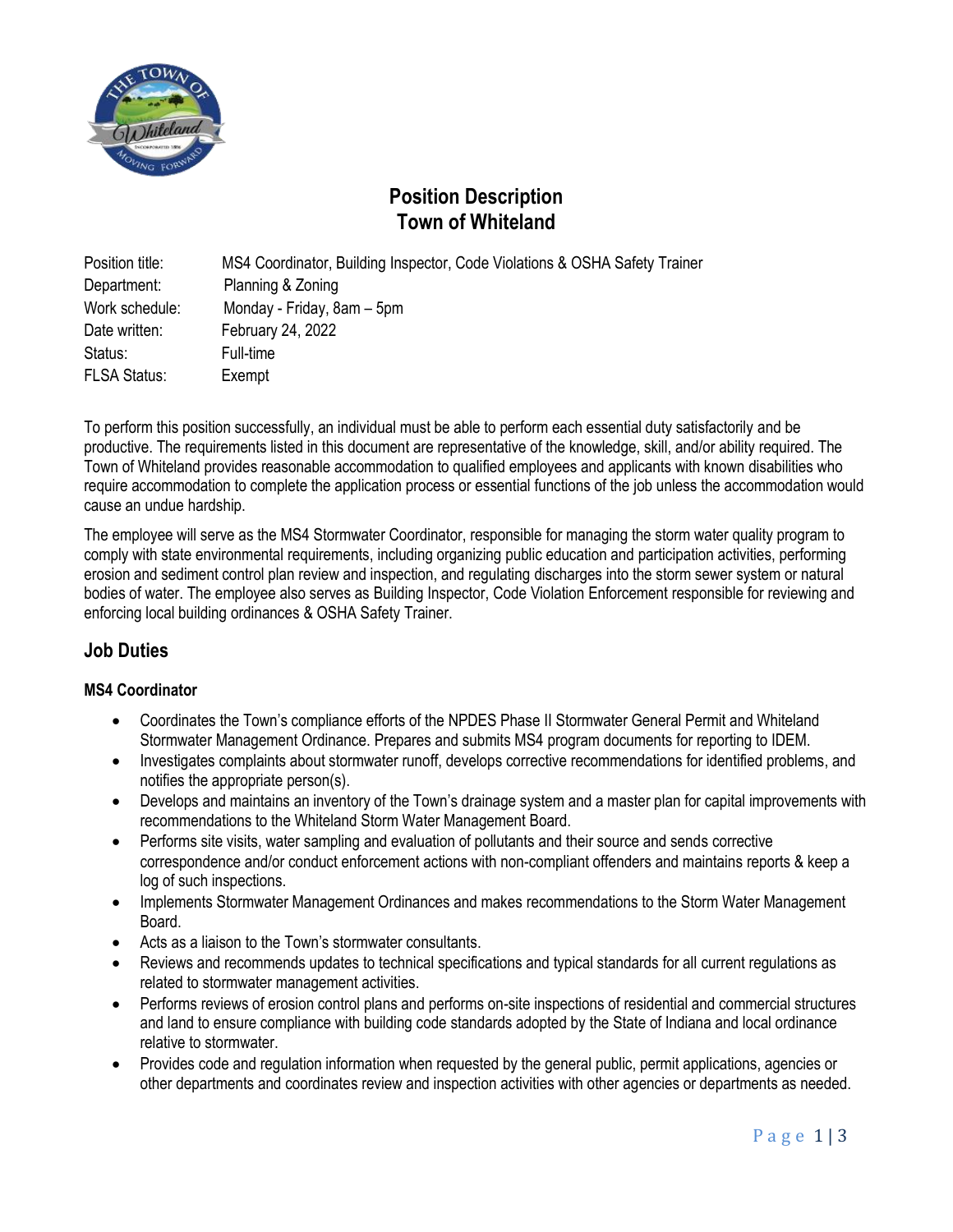- Coordinates with builders to ensure compliance with Rule 5 measures to control building site erosion and sedimentation problems.
- Coordinates with other departments regarding stormwater pollution prevention, for example the road salt program, and directs the street sweeping program.

### **Building Inspector, Code Violation Enforcement (as needed)**

- Inspects new and remodeled residential, commercial, industrial, and other structures for compliance with building codes and state and local regulations, including, but not limited to, inspecting footings, framing, heating and air conditioning, plumbing, electrical, insulation, as needed & keep a log of such inspections.
- Enforces current building code and maintains communication with other departments and utilities relating to structurally dangerous buildings.
- Receives and responds to correspondence from builders, contractors, and the public. Maintains various files. Periodically answers telephones and makes photo copies as needed.
- Prepares reports regarding permitting and construction activity.
- Ensures that the Town of Whiteland Code of Ordinances are followed within the Town limits.
- Conducts site visits and notifies property owners if Town code is shown to be non-compliant.
- Follows the proper protocol outlined in the Town Code on non-compliant properties.
- Completes detailed reports on any and all code enforcement issues.
- Works with the Town's Floodplain Administrator in managing regulatory floodplains within the Town.

#### **OSHA Safety Coordinator**

• Conduct the required safety training as required by OSHA.

#### **Other Duties**

• Perform other duties as assigned by Supervisor or the Town Manager.

## **Job Requirements**

High School Diploma or GED.

Minimum 2 years of experience in building inspection.

Thorough knowledge of and ability to make practical application of local and state building codes and zoning ordinances and working knowledge of building construction practices.

Thorough knowledge of and ability to make practical application of MS4 drainage regulations and requirements.

Ability to provide public access to or maintain confidentiality of department information and records according to state requirements.

Ability to comply with all employer and department policies and work rules, including, but not limited to, attendance, safety, drug-free workplace, and personal conduct.

Ability to effectively communicate orally and in writing with co-workers, other Town departments, contractors, builders, and the public, including being sensitive to professional ethics, gender, cultural diversities, and disabilities.

Ability to read and interpret detailed prints, blueprints, sketches, and specifications, and prepare detailed documents and reports as required.

Ability to plan and layout assigned work projects and work alone and with others in a team environment with minimum supervision.

Ability to understand, memorize, retain, and carry out written or oral instructions and present findings in oral or written form.